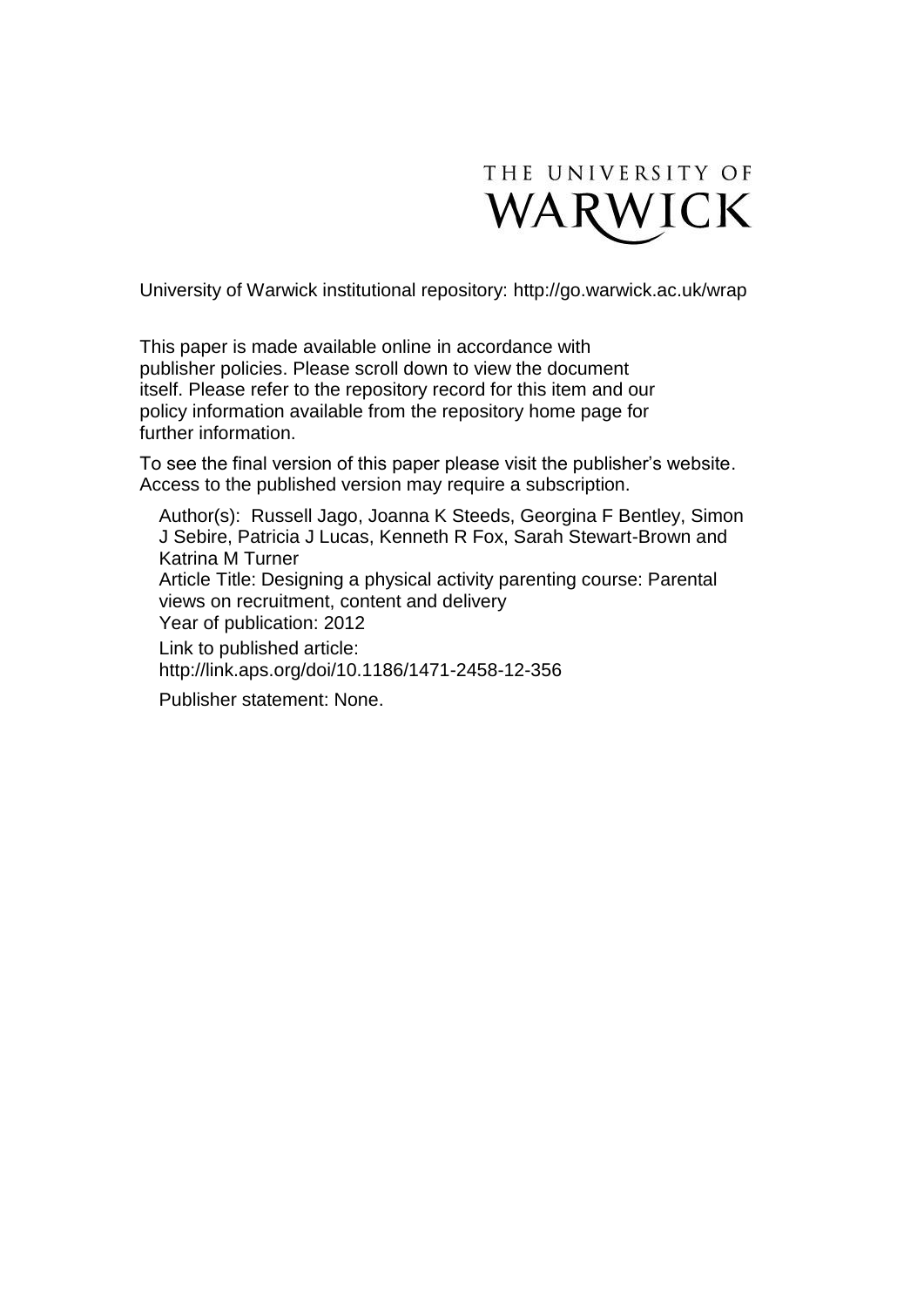## **RESEARCH ARTICLE Example 2014 The SEARCH ARTICLE**



# Designing a physical activity parenting course: Parental views on recruitment, content and delivery

Russell Jago<sup>1\*</sup>, Joanna K Steeds<sup>1</sup>, Georgina F Bentley<sup>1</sup>, Simon J Sebire<sup>1</sup>, Patricia J Lucas<sup>2</sup>, Kenneth R Fox<sup>1</sup> , Sarah Stewart-Brown<sup>3</sup> and Katrina M Turner<sup>4</sup>

## Abstract

Background: Many children do not engage in sufficient levels of physical activity (PA) and spend too much time screen-viewing (SV). High levels of SV (e.g. watching TV, playing video games and surfing the internet) and low levels of PA have been associated with adverse health outcomes. Parenting courses may hold promise as an intervention medium to change children's PA and SV. The current study was formative work conducted to design a new parenting programme to increase children's PA and reduce their SV. Specifically, we focussed on interest in a course, desired content and delivery style, barriers and facilitators to participation and opinions on control group provision.

Methods: In-depth telephone interviews were conducted with thirty two parents (29 female) of 6–8 year olds. Data were analysed thematically. An anonymous online survey was also completed by 750 parents of 6–8 year old children and descriptive statistics calculated.

Results: Interview participants were interested in a parenting course because they wanted general parenting advice and ideas to help their children be physically active. Parents indicated that they would benefit from knowing how to quantify their child's PA and SV levels. Parents wanted practical ideas of alternatives to SV. Most parents would be unable to attend unless childcare was provided. Schools were perceived to be a trusted source of information about parenting courses and the optimal recruitment location. In terms of delivery style, the majority of parents stated they would prefer a group-based approach that provided opportunities for peer learning and support with professional input. Survey participants reported the timing of classes and the provision of childcare were essential factors that would affect participation. In terms of designing an intervention, the most preferred control group option was the opportunity to attend the same course at a later date.

**Conclusions:** Parents are interested in PA/SV parenting courses but the provision of child care is essential for attendance. Recruitment is likely to be facilitated via trusted sources. Parents want practical advice on how to overcome barriers and suggest advice is provided in a mutually supportive group experience with expert input.

Keywords: Parenting, Physical activity, TV, Intervention

## Background

Physical activity (PA) is associated with lower body mass, lipid and blood pressure levels among youth [\[1](#page-9-0)]. Screenviewing (e.g. watching TV, playing video games and surfing the internet) has been associated with increased body mass, increased risk of metabolic syndrome and lower

psychological well-being among children and adolescents [[2](#page-9-0)–[5\]](#page-9-0). A number of studies have reported that a considerable proportion of children spend more than two hours per day watching TV [[6](#page-9-0)–[8](#page-9-0)] and do not meet the current UK recommendation [\[9](#page-9-0)] of an hour of moderate-to-vigorous intensity PA (MVPA) every day [[10\]](#page-9-0). Previous research has identified that the early primary school years (6–8 years of age) are a key period when children's PA and screen-viewing behaviours are established [[3\]](#page-9-0) and as such encouraging active lifestyles at this age is likely to be critical.



© 2012 Jago et al.; licensee BioMed Central Ltd. This is an Open Access article distributed under the terms of the Creative Commons Attribution License ([http://creativecommons.org/licenses/by/2.0\)](http://creativecommons.org/licenses/by/2.0), which permits unrestricted use, distribution, and reproduction in any medium, provided the original work is properly cited.

<sup>\*</sup> Correspondence: [Russ.Jago@bristol.ac.uk](mailto:Russ.Jago@bristol.ac.uk) <sup>1</sup>

<sup>&</sup>lt;sup>1</sup> Centre for Exercise, Nutrition & Health Sciences, School for Policy Studies, University of Bristol, Bristol, UK

Full list of author information is available at the end of the article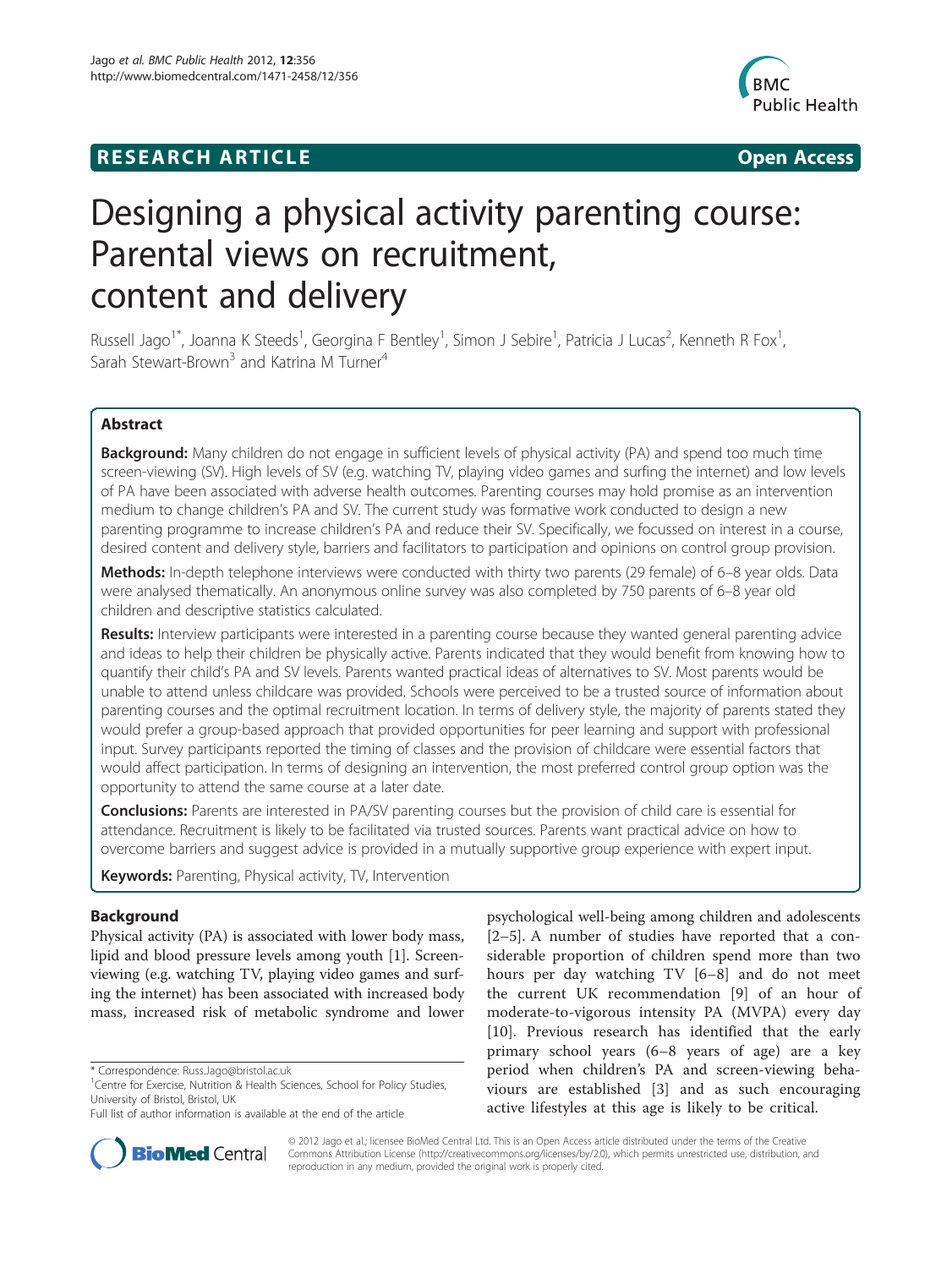Systematic reviews have indicated that there is a shortage of effective interventions to change children's PA and screen-viewing (SV) [[11,12](#page-9-0)]. The majority of interventions have been based in schools and have attempted to change behaviour via the curriculum. These school-based interventions have yielded either weak or inconclusive effects suggesting that alternative approaches are needed.

Parental facilitation of PA opportunities is associated with higher levels of PA among boys and girls [[13](#page-9-0)–[17](#page-9-0)]. Similarly, parental monitoring of SV and SV rules are associated with lower levels of SV among children and adolescents [\[18,19\]](#page-9-0). These data suggest that parents are important influences on children's PA and SV but there is a lack of research on strategies to increase the effectiveness of parents in increasing PA and reducing SV among their children. One approach is to offer parenting courses. Parenting courses have proved highly successful in helping parents to improve anti-social behaviour, treat and prevent childhood obesity and are also widely used to reduce substance abuse but are as yet untested in promoting PA and reducing SV in children [[20](#page-9-0)–[25](#page-9-0)]. Given the lack of research in the area, it is not clear how to optimise the design of a PA and SV parenting course.

Optimising the design of complex interventions including content, participant recruitment and retention strategies is central to a phased approach to intervention development and testing [[26\]](#page-9-0). Integral to this development stage is the engagement of participants in the planning process who reflect the intended user group (in this case parents of children aged 6–8 years) to elicit their opinions and perspectives. These perspectives can then be used to address logistical (e.g., location, frequency, duration), strategic (i.e., recruitment and retention strategies) and content aspects of the intervention so they are more likely to be attractive and acceptable to the target population. This paper reports the results of formative research conducted to inform the development and design of a PA and SV parenting programme. Specifically we sought to: 1) identify factors that might affect parent recruitment and participation; and 2) seek input from parents on course content and structure.

## Methods

Data were collected via in-depth interviews with parents and an anonymous online survey that was distributed via a national parenting website. The interviews were conducted first (January to February 2011) and the survey six months later (September – October 2011).

#### Interviews

Parents were recruited via face-to-face contact with parents attending after-school activities, local community events and letters sent home to parents from local primary schools in two neighbouring wards in Bristol, UK.

The wards are in the lowest and middle tertiles of deprivation according to the multiple index of deprivation (IMD)[\[27\]](#page-9-0) for the city of Bristol and are therefore deemed to approximate low and middle socioeconomic status (SES) areas of the city. We intended to recruit an equal sample from each area with a spread of males and females. The final sample was comprised of thirty two parents (29 female, 3 male) with 17 from the low SES area and 15 from the middle SES area. All interviews were conducted between January and February 2011. All participants had at least one child aged between 6 and 8 and an average of 2.2 children. A guide was used to ensure consistency across the interviews and the semi-structured format allowed participants to raise pertinent issues. The guide focused on logistical questions around recruitment and retention (e.g. "how many classes do you think would be acceptable to attend?", "how long should the course last?", "how often should they be?", "what time of day would suit you?" and "how long do you think each session should last?") what should be included in the sessions in terms of topics and activities.

All interviews were conducted by telephone (mean length 20 minutes and 24 seconds). Telephone interviews were chosen as it is more convenient for parents and studies have shown that participants are more likely to answer potentially sensitive questions over the telephone [[28](#page-9-0)–[31](#page-9-0)] . All interviews were digitally recorded and transcribed verbatim.

#### Interview analysis

Data were analysed thematically [[32](#page-9-0)] so that comparisons could be made within and across the interviews. The approach involved researchers reading and re-reading the interview transcripts in order to identify themes and to develop a coding frame. Transcripts were coded independently by several members of the research team so the coding frame could be refined through discussion. Researchers met to discuss areas of consensus and discrepancy. This led to further codes being developed and existing codes being defined more clearly. The coding frame was developed and revised by hand with a sample of transcripts and then all transcripts were entered into NVivo (Version 9.0, QSR, Southport, UK) to allow for electronic coding and retrieval of data. Once all transcripts had been coded, data were analysed by performing text retrievals on codes, contents were interpreted, summarised and indicative quotes that captured the essence of broader views identified for inclusion in this paper.

#### Survey

The online survey was designed to explore the salience of the logistic issues that were raised in the interviews with a larger sample of participants. The survey also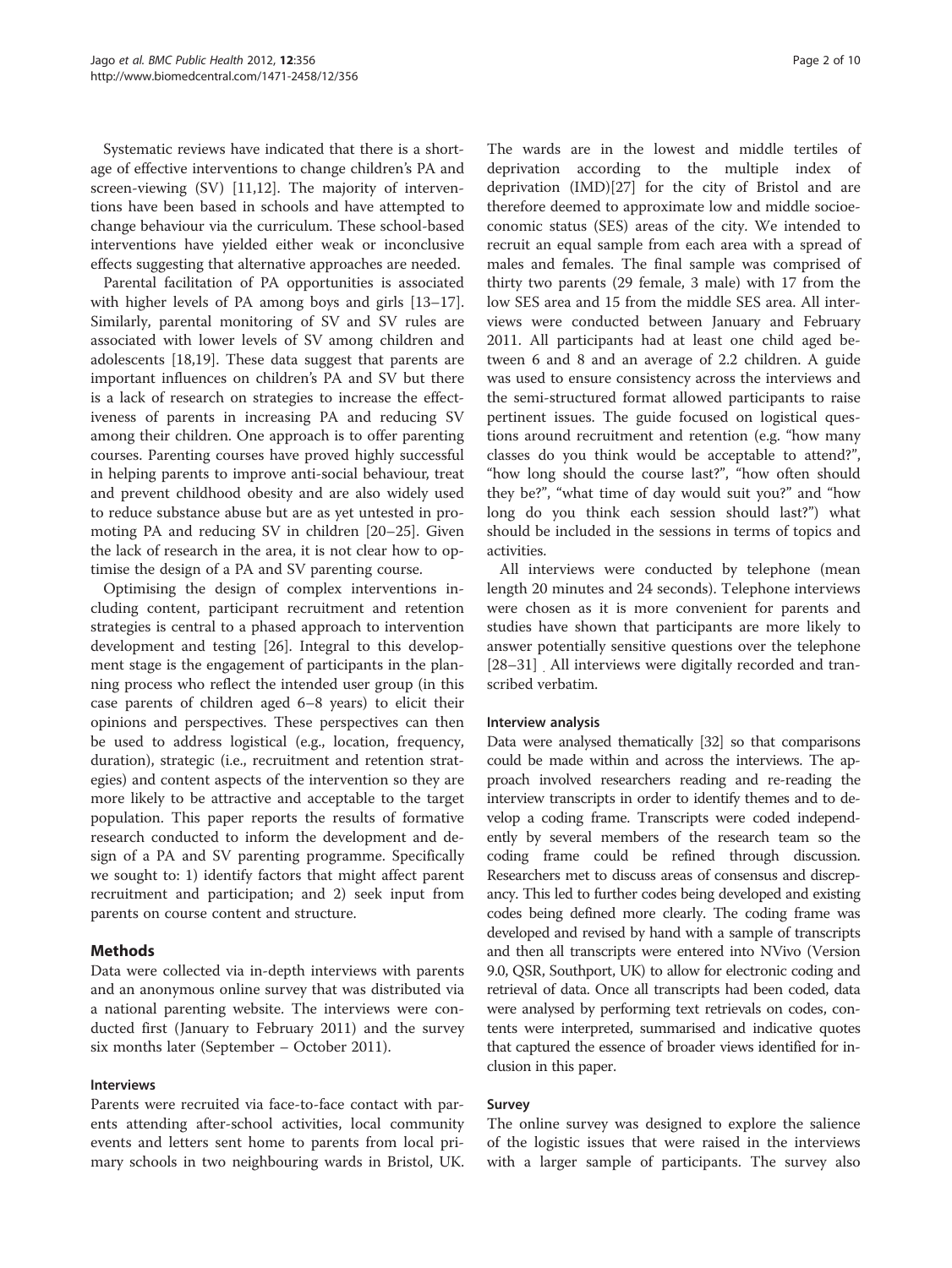examined respondents' opinions about potential control group provision and recruitment methods which would be important for designing a pilot trial evaluation of a PA parenting intervention. An advertisement inviting parents of 6–8 year old children to complete a short anonymous survey was placed onto the message boards of Netmums (a UK parenting website). Participants were asked to report age, gender, their current employment status and the highest level of education within the household. Measures assessing potential factors pertaining to recruitment were developed for this study. Parents were then asked to report the perceived importance (very important, important, not important and not important at all) of seven factors that might affect recruitment into a PA parenting course. Parents were also asked the extent to which they paid attention to (always pay attention, often pay attention, rarely pay attention and never pay attention) seven different means of communication of course information (e.g., about PA). Finally, parents were asked to indicate their thoughts about the perceived value (great alternative, ok as an alternative, not very good and not good enough) of four different options that could be provided for a control group who did not receive a PA parenting intervention. The survey analysis was descriptive with the number and percent of responses to each question was calculated and tabulated.

Both studies were approved by a University of Bristol ethics committee. Written informed consent was provided for all interviews. As the online survey was anonymous participants were informed that by consenting to take part in the survey that they were providing informed consent but written informed consent was not obtained.

## Results

## Interviews

Analysis yielded eight themes: 1) interest in a parenting course; 2) barriers to attending a parenting course; 3) facilitators of attending a parenting course; 4) formatting recruitment materials; 5) recruitment locations; 6) preferences for course content; 7) preferences for delivery style and 8) session frequency, length and duration.

## Interest in attending a PA parenting course

Although many parents from both areas said they were interested in and would go to a PA-based parenting course, this was reported more frequently by parents in the low SES area. Parents reported they were interested in the course because they wanted ideas and advice about PA, because they specifically wanted to help their child or because they felt it would help them with other areas of concern (e.g. parenting skills).

"Well we've got quite a big family erm I mean I'm open to pretty much any idea that would help them be more ... because when they're well exercised and stuff they're calmer. And calmer kids is all good by me" (023 Mother, Low-SES)

"Yeah, I would, I'd quite like learn things, to find out what is around and about that you can use." (029 Mother, Low-SES)

"Yes, yeah, very interesting, yeah. Because if you've got a lot of, you know, children as mine, they are not doing enough, you know, PA and stuff." (017 Father, Middle-SES)

#### Barriers to attending a parenting course

As the parenting course would be attended only by parents without their children the majority of parents considered childcare to be a barrier to attending a parenting course:

"Just the childcare, that's the only thing, barriers of who would look after the kids." (002 Mother, Middle- $SES$ <sup>"</sup>

"..if it was after school and I'd have to bring all 4 of the kids, or. ..I'd have to sort out someone to look after my kids" (007 Mother, Middle- SES)

For some parents, childcare would only present as a barrier if both parents were to attend.

"But only if there was childcare provided (could we attend), because otherwise we'd be stuck where they'd only be one of us able to do it." (028 Mother, Low-SES)

Other barriers that parents reported were being busy, other commitments (including work) and financial cost for some.

"the obstacles that you'll probably come across with most parents is that they do stuff with their kids, i.e. swimming lessons ...because when you're trying to sort of arrange things with other parents it's 'oh no, we've got ballet tomorrow'." (001 Mother, Middle-SES)

"...obviously we have got a lot of commitments in the evening ... I think probably my only personal problem is whether I am free." (016 Mother, Middle-SES)

"...because I'm looking into getting a part time job so for me it would depend on what I'm working and stuff." (020 Mother, Low-SES)

"...money is quite an issue as well, with sort of, if you get the bus and everything, you're talking £7.50 for me and [child's name]." (022 Mother, Low-SES)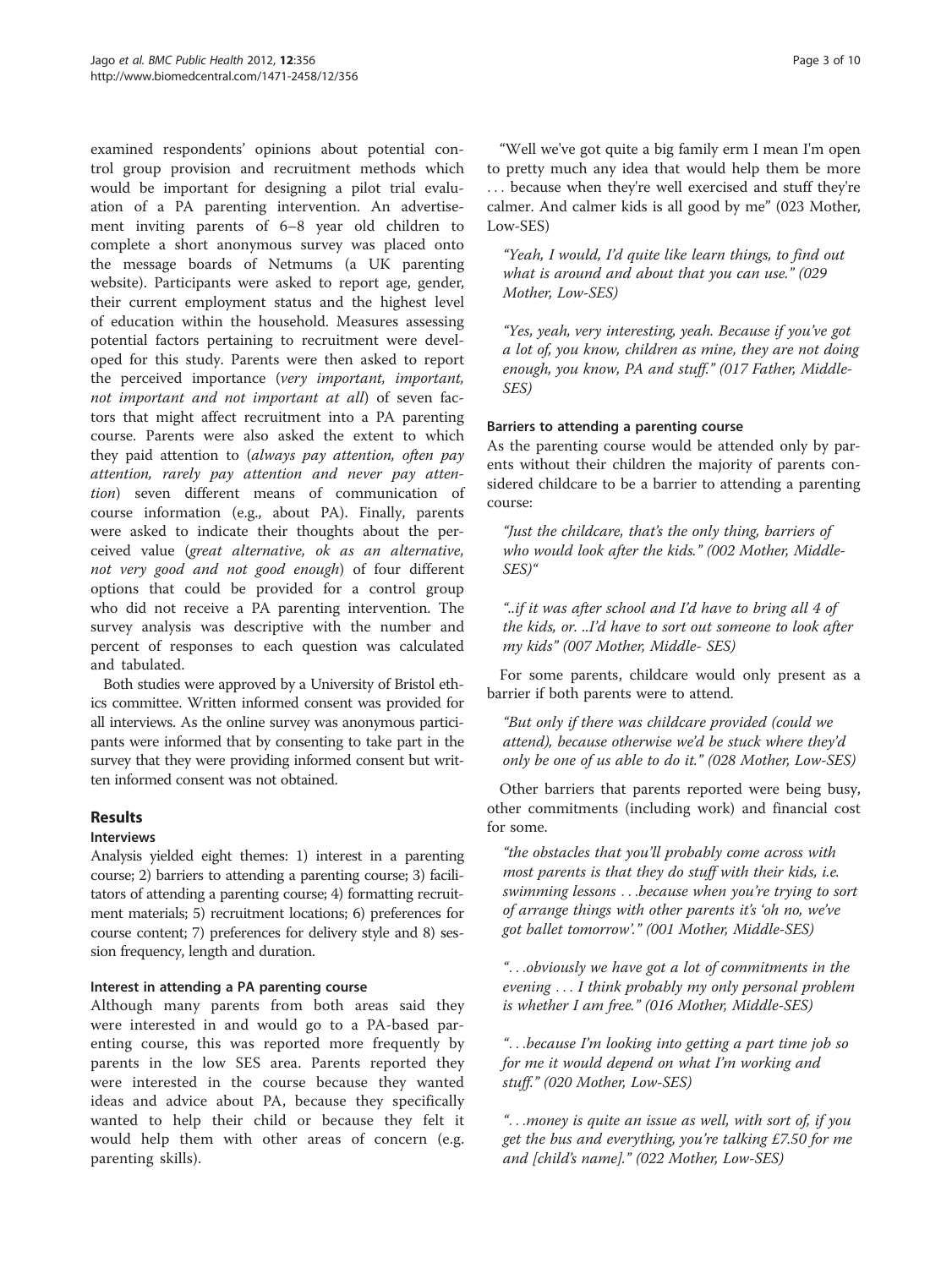#### Facilitators to attending a parenting course

Common facilitators were offering free lunch/refreshments and the social aspect of attending a parenting course. In particular, social support and making new friends were noted by parents.

"..obviously if you make friends with someone at a group and they're five minutes down the road you could both meet up with your kids and go off and do stuff. (018 Mother, Low-SES)

"I think it probably would be quite good to meet other people ... I can't be the only person that ... feels like they need to do a little bit more." (020 Mother, Low-SES)

#### Recruitment materials

Some parents mentioned that they would need to feel that the course would be appropriate for them by assessing their goals or needs. It would be important to address this in the promotional material.

"I'd need to have some sort of, expectation... sort of aim or goal before ..." (009 Mother, Middle-SES)

"...I think there is a danger that, you know that there ... it's just geared up towards, as I say, children who appear obese." (015 Mother, Middle-SES)

## Locations for advertising

The most commonly cited location for promotion of a parenting course was schools, possibly using face to face recruitment:

"Yeah, but also you kind of always try and read everything from the school you don't know... it might affect your kids." (014 Mother, Middle-SES)

"Schools are fantastic, yeah schools are fantastic, because then it goes straight to the child, hopefully then if it goes through." (027 Mother, Low-SES)

"Oh it is always the best way to go through the schools to get through to the parents...whereas half the time if you just send out leaflets and stuff and not see them face-to-face the chances of getting them is very difficult, whereas if they actually have contact with you and they feel at ease with you, then they don't mind so much." (011 Mother, Middle-SES)

Other suggestions for promotion included children's centres or nurseries, healthcare surgeries and local projects.

"I know that I always look at the adverts in places like doctors' surgeries, dentists and playgroups, cafes. Even

like the local coffee shops that you have got around sort of areas, you know people pick up leaflets from there." (016 Mother, Middle-SES)

## Preferences for course content – learning approach and topics to be covered

Receiving advice was valued by most parents, and this took two forms: advice from experts and advice from other parents. The majority of parents reported that sharing ideas and learning from the experience of others would be important.

"I suppose until I've really done one I wouldn't really know but I just, I do like the idea of you know talking with other parents because they're living it." (001 Mother, Middle SES)

"You learn a lot from other parents so I would definitely value that" (003 Mother, Middle SES)

"I just think that you know, bouncing ideas off everybody, you know if it's just me it's not, you know you just hear my point of view, you're not hearing all the other people, it's always more heads are better than one." (001 Mother, Middle-SES)

"I prefer a group, then you pick up on people's ideas because I might not have thought of something you know" (019 Mother, Low-SES)

The inclusion of professional or expert advice and workshops/demonstrations was also valued.

"... like obviously the professionals... Because they've obviously been there, done it, got the t-shirt sort of thing." (018 Mother, Low-SES)

"It's obviously great to have the professional input, but to hear on a more practical level what has worked for others you know, it could well be something that you hadn't thought of, something so sort of simple." (027 Mother, Low-SES)

Parents also talked about their preference for topics to cover in the course. Some parents described how they would benefit from knowing what would be appropriate types and quantities of PA for their children.

"..it would be interesting to know what, you know, the experts think about well what's the right amount of exercise..." (001 Mother, Middle-SES)

"So what things do you normally do that could actually qualify as exercise and how much more would you have to do to sort of take them over a boundary..." (003 Mother, Middle-SES)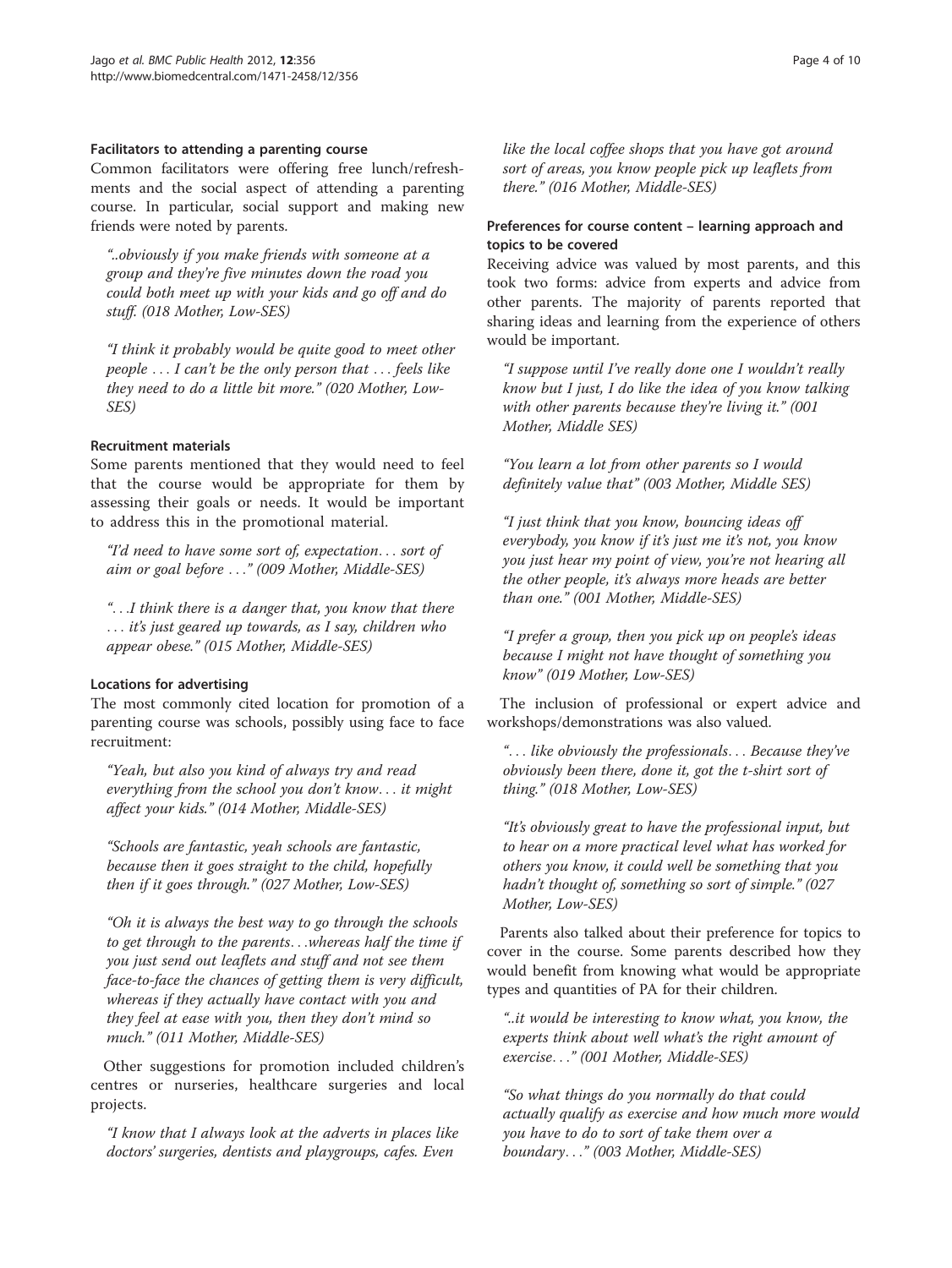Most parents said that they would like more ideas of activities to do with their child with a particular interest in low costs ideas as well as ideas for being active in bad weather, limited space and limited time.

"..some play thing that might be easier to do in a sort of small space and that's not organised but can be done sort of in you know ten or twenty minutes just to keep you sort of ticking over" (004 Mother, Middle-SES)

"A sheet full of ideas and things that you can do, places that you can go that don't cost money and where you kids can get some exercise" (028 Mother, Low-SES)

Other parental suggestions included content on healthy eating, help with scheduling and planning PA and motivating their children to do more PA.

"For me personally it would be more ... making my son understanding how important it is. You know, us as parents, we spend a long time saying like, it's good to do this. But instilling that into them would ... would be good" (020 Mother, Low-SES)

"It would be nice to know how to plan, I have a major problem with planning .." (023 Mother, Low SES)

## Preferred delivery style

The majority of parents reported that they would prefer a group-based approach as it was perceived to provide opportunities for sharing ideas and learning from others.

"I'm not normally a group working person, but this sort of thing you know, where you can sort of share ideas and, well even if you haven't got any view, just to be able to sort of learn from others." (027 Mother, Low-SES)

Many parents talked about benefiting from the social support offered through a group. In addition, parents frequently cited feeling more comfortable in a group session and feeling less isolated.

"If you make friends with someone at a group and they're five minutes down the road you could both meet up with your kids and go off and do stuff......And obviously if you're, if you're, if you are finding it really tough obviously to get the kids out then you've got the emotional support there from other parents...." (018 Mother, Low-SES)

Making new friends and meeting new people were important aspects of the group approach for some parents.

"..it is an easy way to meet other people as well."(007 Mother, Middle-SES)

#### Session frequency, length, duration and timing

In response to the question about the desired course duration the participants indicated that four sessions was preferred because this number seemed achievable for families, but was also long enough for parents to feel involved:

"No, I think that (4–5 sessions) would be perfect, that's enough to keep them interested but you know not enough to sort of you know where it's too much." (021 Mother, Low-SES)

Parents gave similar rationales for their preferences for weekly sessions of about 90 minutes. A regular slot is more likely to be remembered:

"I think weekly, personally I've found weekly is a big commitment but you get more benefit, if it's two or three weeks sometimes people forget, you know."(005 Father, Middle-SES)

"Yes I think it should so people get into the habit, oh every Thursday this is going to be on for the next five weeks....." (006 Mother, Middle-SES)

An hour and a half was felt to allow time to settle in, and to discuss material in depth:

"Because when people arrive they tend to sort of be fidgeting around and sitting and maybe chatting with other people, so you know, you need that. Whenever I go to things they're always like an hour and a quarter because there's always that little bit at the beginning..." (001 Mum, Middle-SES)

"No I think that's quite good [90 minutes] because once you get in, everyone says I'm here that's 10 minutes gone isn't it?" (023 Mother, Low-SES)

A small number of parents, all in the Middle SES area, said they would prefer more than 5 sessions, one commented that this was because child care commitment would be difficult to alter for a short period of time.

"....there's nothing worse, you can't really alter your child care commitments if it's just for about four weeks ..." (003 Mother, Middle-SES)

Parents in both locations gave similar preferences to the time of the day of the session, and in all cases these were related to practical difficulties of attending rather than affective factors. Most parents said that the daytime would be preferable, and a smaller number said that the evening would be most suitable. Daytimes were felt to fit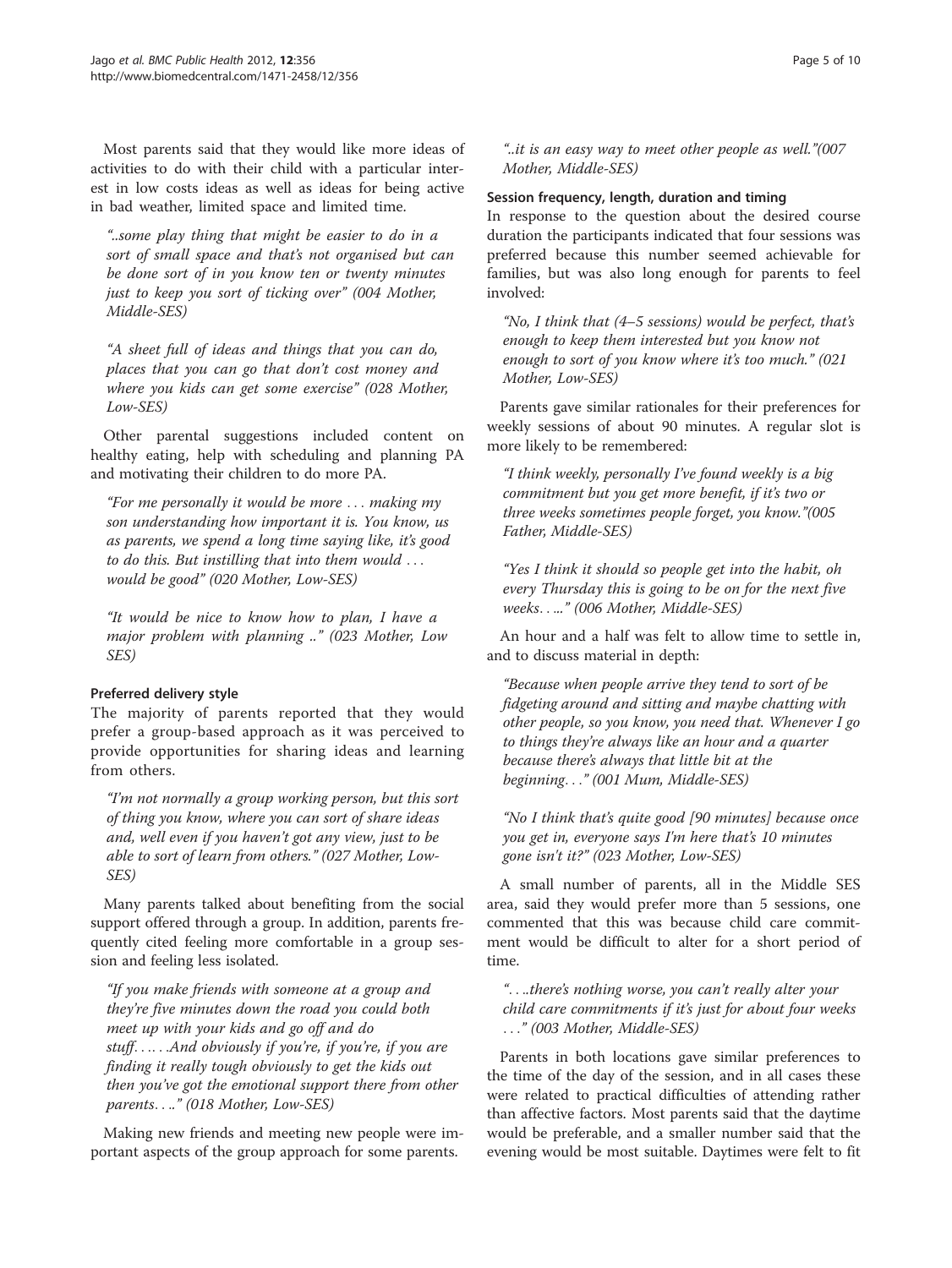<span id="page-6-0"></span>better around flexible work patterns and because school aged children would be at school.

"Once children are in school you've got that school time" (010 Father, Middle-SES)

Parents who regarded evenings to be most suitable, explained their preference due to work commitments in the day or because they would be looking after young children in the day.

## "Because I work it would be evening definitely." (002 Mother, Middle-SES)

Overall it is noticeable that the interviews indicate that the parents were very much focussed on the logistical issues associated with attending a physical activity parenting programme with less focus on how to actually increase children's physical activity.

#### Quantitative data

The survey was live for a total of 4 weeks and 750 responses were recorded. Demographic characteristics of the survey respondents are presented in Table 1. The sample was predominately female (97.5%) and most were working full or part time (63%) and had stayed in education at least through further education (97.5%). The age ranged between 19 and 57 years of age (mean =35.5,  $SD = 6.0$ ).

The frequencies of responses on the perceived importance of factors that might affect recruitment into a

|                         | Table 1 Demographic characteristics of survey |  |
|-------------------------|-----------------------------------------------|--|
| respondents $(n = 750)$ |                                               |  |

|                                                                                        | Mean          | SD        |
|----------------------------------------------------------------------------------------|---------------|-----------|
| Age (years)                                                                            | 35.5          | 6.0       |
| Gender                                                                                 | N             | $\%$      |
| Male                                                                                   | 8             | 1.1       |
| Female                                                                                 | 731           | 97.5      |
| Missing                                                                                | 11            | 1.5       |
| <b>Current employment status</b>                                                       |               |           |
| Full-time employed                                                                     | 157           | 20.9      |
| Part-time employed                                                                     | 316           | 42.1      |
| Housewife/husband                                                                      | 231           | 30.8      |
| Student                                                                                | 23            | 3.1       |
| Unemployed                                                                             | 23            | 3.1       |
| <b>Highest education in household</b>                                                  |               |           |
| Did not complete secondary school                                                      | 19            | $2.5\,$   |
| GCSE or GNVO <sup>1,2</sup>                                                            | 177           | 23.6      |
| A Levels/Advanced GNVQ                                                                 | 213           | 28.4      |
| University degree                                                                      | 212           | 28.3      |
| Postgraduate degree                                                                    | 129           | 17.2      |
| $1 - \gamma$<br>$-1$ $+$<br>$\epsilon$ $\epsilon$<br><b>Contract Contract Contract</b> | $\sim$ $\sim$ | 1.1.1.1.1 |

<sup>1</sup>GCSE = General Certificate of Secondary Education, GNVQ = General National Vocational Qualification.

<sup>2</sup> Both GCSE and GNCQ are normally obtained at age 16.

#### Table 2 Frequencies of responses on importance of factors affecting recruitment to physical activity parenting programme (n = 750)

|                                               | Very<br>important |      | Important |      | Not<br>important |      | <b>Not</b><br>important<br>at all |      |
|-----------------------------------------------|-------------------|------|-----------|------|------------------|------|-----------------------------------|------|
|                                               | N                 | %    | N         | %    | N                | %    | N                                 | %    |
| Time of classes                               | 665               | 88.7 | 80        | 10.7 | 4                | 0.5  | 1                                 | 0.1  |
| Dates of classes                              | 399               | 53.2 | 276       | 36.8 | 69               | 9.2  | 6                                 | 0.8  |
| Knowing who<br>will be leading<br>the classes | 116               | 15.5 | 358       | 47.7 | 251              | 33.5 | 25                                | 3.3  |
| <b>Description of</b><br>classes              | 427               | 56.9 | 313       | 41.7 | 9                | 1.2  | 1                                 | 0.1  |
| Who else will be<br>in the group              | 37                | 4.9  | 147       | 19.6 | 480              | 64.0 | 86                                | 11.5 |
| Who the classes<br>are organised by           | 104               | 13.9 | 370       | 49.3 | 243              | 32.4 | 33                                | 4.4  |
| Childcare<br>provision                        | 225               | 30.0 | 247       | 32.9 | 214              | 28.5 | 64                                | 8.5  |

parenting course are presented in Table 2. In common with the qualitative data, practical constraints to attending were most important to parents. The single most important factors for parents was the timing of classes, with 89% of the sample reporting that this was very important. Over half of the respondents perceived that the time and dates of classes were very important when deciding whether to take part in a course. The provision of childcare was important to 62.9% of participants. The content of classes mattered to most parents with 56.9% reporting it was very important. Most parents were not concerned about who else would attend the group (75.5% not/not important at all) but rather with who would lead it (62.5% not/not important at all).

The frequency of responses on the extent to which parents might pay attention to different recruitment

| Table 3 Frequencies of responses on importance of |  |
|---------------------------------------------------|--|
| salience of recruitment methods                   |  |

|                                                                    | Always<br>pay<br>attention attention attention attention |          | Often<br>pay |              | Rarely<br>pay |                      | Never<br>pay |      |
|--------------------------------------------------------------------|----------------------------------------------------------|----------|--------------|--------------|---------------|----------------------|--------------|------|
|                                                                    | N                                                        | $\%$     | N            | %            | N             | %                    | N            | $\%$ |
| School – letter home                                               | 686                                                      | 91.5     | 57           | 7.6          | Β             | 0.4                  | 4            | 0.5  |
| School – information<br>on a board                                 | 84                                                       | 112      |              | 342 45.6 289 |               | 38.5                 | 35           | 4.7  |
| Someone at school<br>(i.e. teacher or assistant)                   | 250.                                                     | 33.3     |              |              |               | 386 51.5 105 14.0 9  |              | 1.2  |
| Posters/flyers in local places<br>(i.e. church hall, sport centre) | 73                                                       | 9.7      |              |              |               | 389 51.9 272 36.3 16 |              | 2.1  |
| Health professional<br>(i.e. nurse, community worker)              |                                                          | 112 14.9 |              |              |               | 291 38.8 283 37.7 64 |              | 8.5  |
| Advert/feature in local paper                                      | 88                                                       | 11.7     | 371          |              |               | 49.5 254 33.9 37     |              | 4.9  |
| Word of mouth                                                      | 268                                                      | 35.7     |              | 436 58.1 41  |               | 5.5                  | 5            | 07   |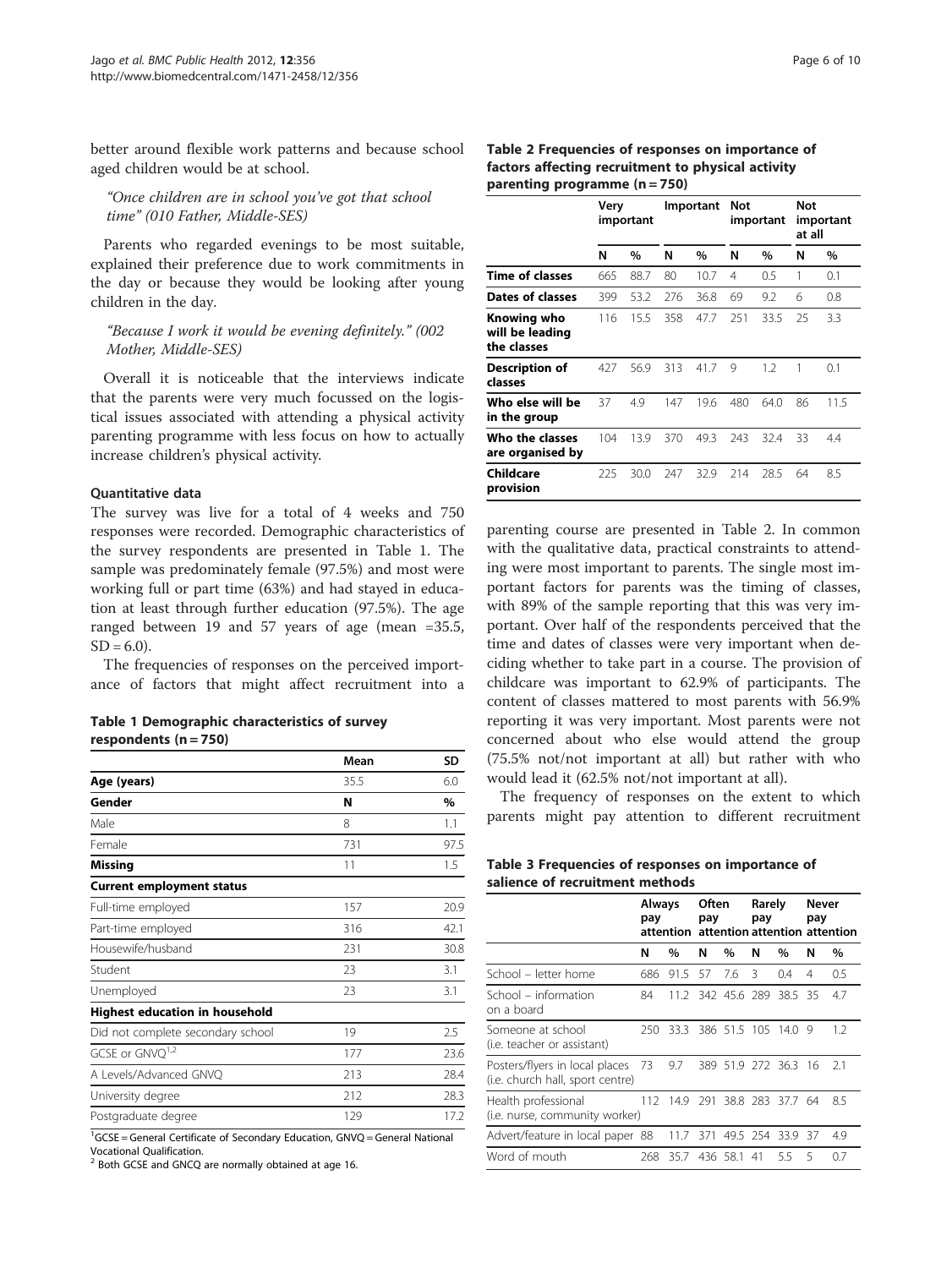Table 4 Frequencies of responses on the value of control group provision for a parenting intervention

|                                                                                                                         | Great |      | OK as an<br>alternative alternative very |      | Not<br>good |             | Not<br>good<br>enough |       |
|-------------------------------------------------------------------------------------------------------------------------|-------|------|------------------------------------------|------|-------------|-------------|-----------------------|-------|
|                                                                                                                         | N     | $\%$ | N                                        | $\%$ | N           | $\%$        | N                     | $\%$  |
| There was a chance to attend 441<br>the same programme at a<br>later date                                               |       | 58.8 | 296                                      | 39.5 | 11          | 15          | $\mathcal{P}$         | 0.3   |
| At the end of the programme $173$ 23.1 447 59.6<br>there was the chance to<br>attend 1 day programme<br>instead         |       |      |                                          |      |             | 118 15.7 12 |                       | - 1.6 |
| At the end of the study all of 114 15.2 309 41.2 277 36.950<br>the materials were provided<br>but there were no classes |       |      |                                          |      |             |             |                       | -6.7  |
| At the end of the study<br>a voucher for local sport<br>classes was provided                                            | 295   | 39.3 | 319                                      | 42.5 |             | 106 14.1 30 |                       | 4.0   |

methods are presented in Table [3](#page-6-0). Over 90% of parents reported that they always pay attention to a letter home from school while over 80% of parents reported that they always or often pay attention to someone at school. Similarly, over 90% of parents reported that they always or often pay attention to "word of mouth".

The perceived value of possible options for participants assigned to a control group within a controlled trial of a PA parenting course are presented in Table 4. The most preferred option was the opportunity to attend the same course at a later date followed by a voucher for a local sports class. The two sources of data had good agreement, parents reported similar factors as important in both interviews and in an online questionnaire. A summary of the key findings from the two sources of data and the implications of those findings for the development of a PA/SV parenting intervention is presented in Table 5.

#### **Discussion**

The two independent sources of data that were collected in this study indicate that parents would be interested in attending a PA/SV parenting course but logistical issues may hinder attendance. Key issues were the provision of childcare, timing of sessions and balancing other time commitments that were either work- or family-based such as the needs of other children in the family. These findings are consistent with the participant retention strategies (e.g., provision of instrumental supports such as child care) identified by researchers conducting health

Table 5 Implications of the user-group engagement and developmental research findings for the design of a PA/SV parenting intervention

| Developmental research findings                                                                                                                                                                                                                                                             | Intervention design implications                                                                                                                                                                                                                                                                                                                                                                                                                                                                                                                                                                                                                                                                          |
|---------------------------------------------------------------------------------------------------------------------------------------------------------------------------------------------------------------------------------------------------------------------------------------------|-----------------------------------------------------------------------------------------------------------------------------------------------------------------------------------------------------------------------------------------------------------------------------------------------------------------------------------------------------------------------------------------------------------------------------------------------------------------------------------------------------------------------------------------------------------------------------------------------------------------------------------------------------------------------------------------------------------|
| <b>Facilitators and barriers</b><br>Childcare needs<br>Timing<br>- not afterschool<br>- finding free time to attend<br>Costs of travel to intervention sessions<br>Social aspects of course<br>- desire for group sessions<br>- meeting friends on course<br>- emotional support from group | Provision of free child care for parents attending intervention sessions<br>Participants given option of attending daytime course while children are at school or evening course.<br>Intervention delivered in multiple locations close to sampling area to minimise the need to travel<br>Group-based course<br>Focus on sharing experiences                                                                                                                                                                                                                                                                                                                                                             |
| <b>Recruitment</b><br>Programme expectations/marketing/<br>description of sessions<br>Time of sessions<br>Location/methods<br>- Schools<br>- Known contact at child's school<br>- Face-to-face at schools<br>- Coffee shops, leafleting etc.<br>- Word of mouth                             | Recruitment materials (i.e., leaflets, posters, website, online advertising) designed to include key<br>information reported to influence decision to enrol and aligned with the desired content as outlined<br>below (e.g., social/group sessions, key topics covered and length of sessions).<br>Varied and wide-reaching recruitment campaign including; letters to parents via schools, coffee<br>mornings at schools and children's centres, attendance at afterschool activities, family events,<br>parent-toddler groups, stall at school fetes, meeting parents directly at schools, liaison with<br>key community members, study website, posters and fliers in local venues and press releases. |
| <b>Intervention Content &amp; learning methods</b><br>- what "counts" as exercise<br>- ideas for active play/unstructured activity<br>- ideas of where to go for free to be active<br>- planning for PA<br>- communicating about activity with children<br>- encouraging child's motivation | All desired content was incorporated in to the sessions. (e.g., Session 1: what counts as PA; Session 2:<br>active play; Session 3: communication; Session 4 encouraging motivation; Session 7: Planning for PA<br>- Dedicated time for parent feedback on parenting techniques attempted in the previous week<br>- Significant time dedicated to practical advice. Take home quides on "putting it into practice"<br>- Time given each week for parents to talk about their own experiences to support peer learning.                                                                                                                                                                                    |
| <b>Learning methods</b><br>- learning from other parents<br>- professional advice<br>- practical advice                                                                                                                                                                                     | - Development of an Activity Directory providing ideas of physical activity opportunities                                                                                                                                                                                                                                                                                                                                                                                                                                                                                                                                                                                                                 |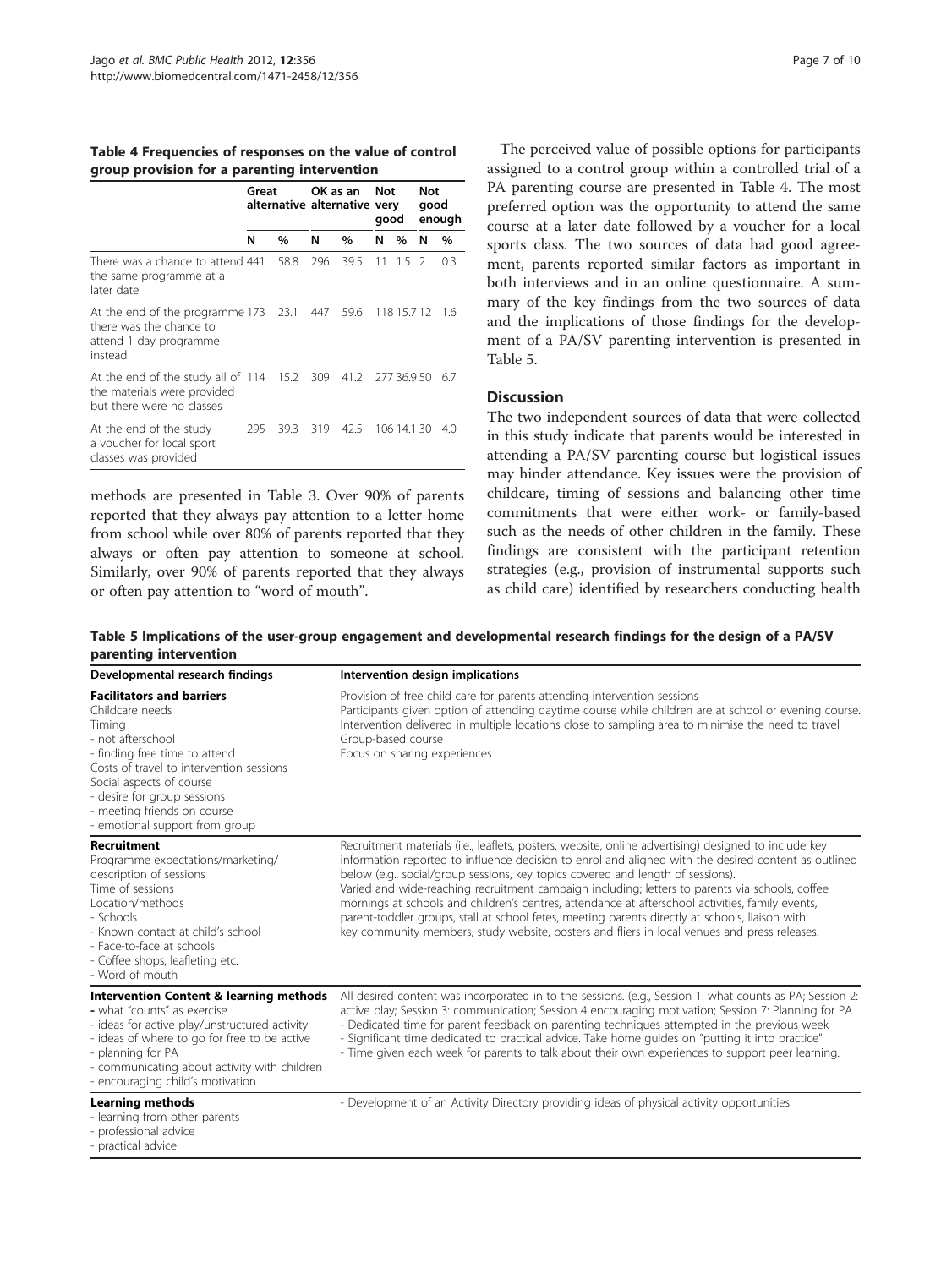behaviour change interventions [[33\]](#page-9-0). Collectively, these findings imply that a PA parenting course may hold promise as an intervention medium but such an intervention can only work if the sessions are scheduled at a time to meet the needs of the participants and for many parents the provision of childcare is critical to attending a parenting course.

Recruitment is critical to the success of any course and the wide range of recruitment approaches reported in parenting interventions and parenting focussed obesity prevention interventions [\[34](#page-9-0)–[39\]](#page-10-0) indicate the difficulties associated with parental recruitment. While addressing the logistical issues outlined above may facilitate recruitment this is still likely to be a critical task for those providing of parenting courses. The data presented in this paper indicates that schools and school staff were highly trusted sources of information and the perceived optimal delivery mechanism. The survey respondents also indicated that information that was shared via "word of mouth" in the local community was perceived to be highly trusted. This finding is consistent with previous local research which has reported that information from friends and peer groups is highly trusted and likely to be an effective means of recruiting adults into community based PA courses [[40](#page-10-0)].

Parents who took part in the interviews reported the key issues they would like to be addressed in a PA parenting course were an understanding of the recommended levels of PA, ideas for low cost activities, wet weather activities and how to structure days to allow time for PA. These issues map onto the barriers of lack of time knowledge, money and PA opportunities that have been consistently reported by children and adults as barriers to PA participation [\[31](#page-9-0)[,40,41\]](#page-10-0). The data presented here therefore provide guidance on the key content that needs to be included into a PA and SV parenting course to help parents facilitate behaviour change for their children. As noted in the results, it is however noticeable that the parents focussed on logistical issues and did not focus on how to motivate children to be physically active. The focus on logistical issues may reflect the knowledge of the parents as it would be difficult for parents to comment on how to motivate change in behaviour if they have not previously participated in a PA/SV parenting intervention.

In terms of delivery style, the interview participants reported that they wanted an opportunity to share experiences with other parents but highly valued expert opinion. The parents also reported that weekly sessions would enable them to build their skills. As such the parents were advocating content that is consistent with general parenting courses. For example both the Nurturing Programme [\[42](#page-10-0)] and the Incredible Years Programme [\[43\]](#page-10-0) are group based parenting courses that include weekly sessions in which parents share experiences in a safe and supportive environment. Combining this delivery style with expert content on recommended levels of PA and SV and how to change behaviour may therefore form the basis for a new PA and SV parenting intervention.

Respondents expressed a preference for a delayed parenting programme for the control group further reinforcing that a PA/SV parenting programme is likely to be valued by parents. "Wait list" control groups have been used in a number of studies and can be advantageous for recruitment as both intervention and control group participants perceive that they are receiving a benefit from taking part in the study. Waitlist control groups do, however, limit the ability to examine the longer-term effect of an intervention. As such, while a wait-list control group as intrinsic appeal to researchers and participants its application to a trial setting may be limited.

#### Strengths and limitations

The major strength of this study is the provision of new information on the factors that would affect recruitment into a PA parenting course, retention once enrolled and input on course content from both a qualitative and quantitative perspective. The study does, however have a number of limitations that need to be acknowledged. Firstly, only 32 parents were included in the interviews which although comparable with similar qualitative studies [\[40](#page-10-0)] means we cannot generalise our findings to other groups and settings. Equally, both the qualitative and quantitative samples included very few fathers and therefore we are limited in our ability to comment on the views of these groups. Secondly, the quantitative data were collected from a parenting website via an anonymous survey. As such it is likely that respondents had a heightened interest in seeking guidance on parenting issues. Finally, we did not collect data on PA levels of parents or children so we cannot draw any conclusions about the current activity levels of this group of parents and therefore whether they represent the views of a group likely to benefit from a PA/SV parenting course.

## Conclusions

The data presented indicate there is an interest in parenting courses that focus on facilitating increased PA and reduced SV for children but key logistical issues, particularly the provision of child care needs to be overcome to enable parents to attend. The data also indicate that recruitment to parenting courses is likely to be facilitated via trusted school and friendship sources. In terms of content, parents want practical advice on how to overcome barriers and suggest that this could be facilitated via a mixture of a mutually supportive group experience and expert input.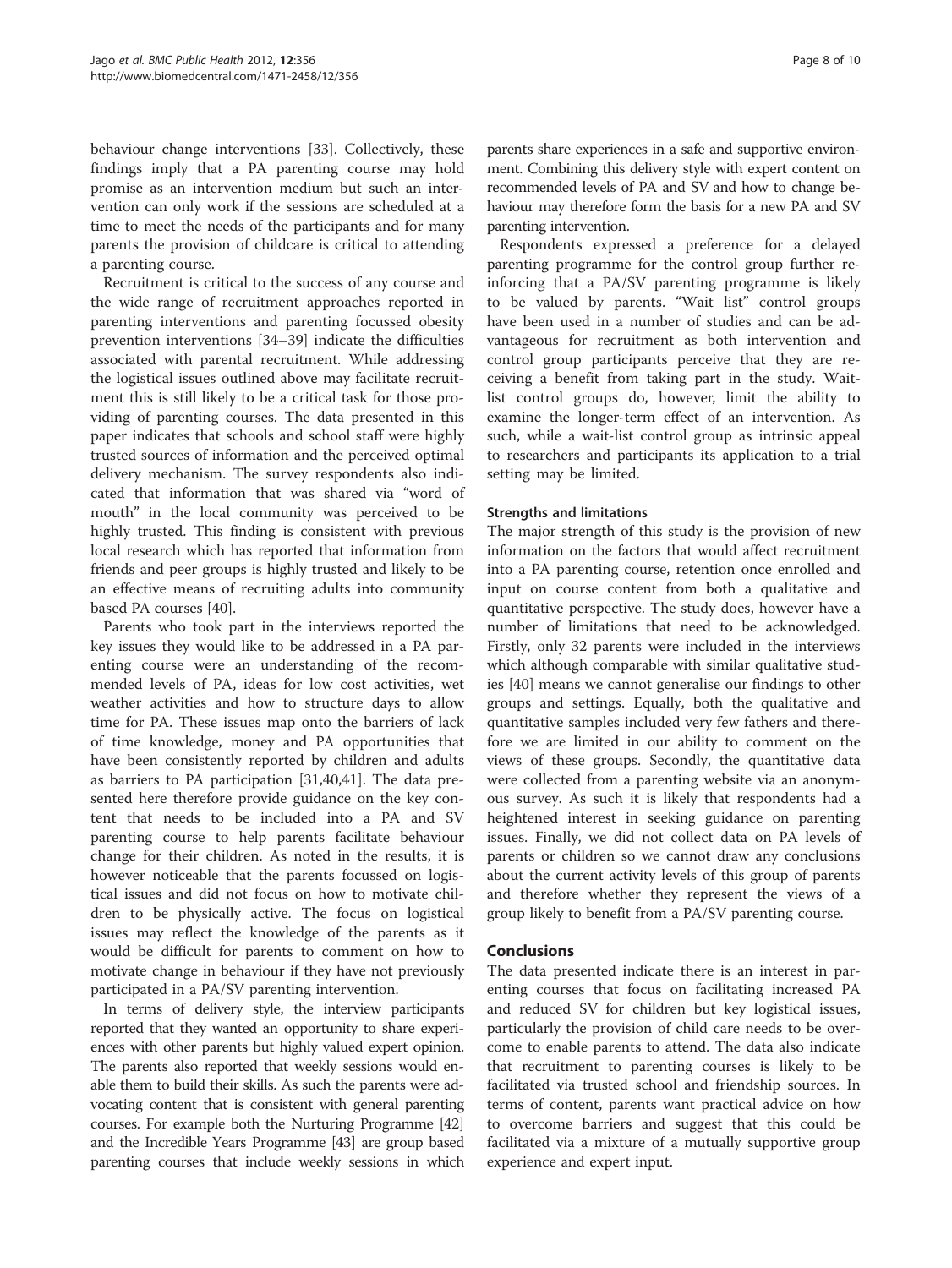#### <span id="page-9-0"></span>**Abbreviations**

PA: Physical activity; SV: Screen-viewing.

#### Competing interests

We have no conflicts of interest to declare.

#### Acknowledgements

This project was funded by a project grant from the British Heart Foundation (PG/10/025/28302). This report is also research arising from a Career Development Fellowship (to Dr Jago) supported by the National Institute for Health Research. The views expressed in this publication are those of the authors and not necessarily those of the NHS, the National Institute for Health Research or the Department of Health.

#### Author details

<sup>1</sup>Centre for Exercise, Nutrition & Health Sciences, School for Policy Studies, University of Bristol, Bristol, UK. <sup>2</sup> Centre for Research in Health and Social Care, School for Policy Studies, University of Bristol, Bristol, UK. <sup>3</sup>Warwick Medical School, University of Warwick, Coventry, UK. <sup>4</sup>School of Social and Community Medicine, University of Bristol, Bristol, UK.

#### Author contributions

The study was conceived by RJ, SJS, PJL, KRF, SSB and KMT. The data were collected and analysed by JKS and GFB under the supervision of RJ and KMT. The first draft of the paper was written by RJ and all authors provided critical revisions for intellectual content. All authors have approved the final manuscript.

#### Received: 15 March 2012 Accepted: 16 May 2012 Published: 16 May 2012

#### References

- 1. Strong WB, Malina RM, Blimkie CJ, Daniels SR, Dishman RK, Gutin B, Hergenroeder AC, Must A, Nixon PA, Pivarnik JM, et al: Evidence based physical activity for school-age youth. J Pediatr 2005, 146:732-737.
- Marshall SJ, Biddle SJH, Gorley T, Camerron N, Murdey I: Relationships between media use, body fatness and physical activity in children and youth: a meta-analysis. Int J Obes 2004, 28:1238-1246.
- 3. Jago R, Baranowski T, Baranowski JC, Thompson D, Greaves KA: BMI from 3-6 y of age is predicted by TV viewing and physical activity, not diet. Int J Obes Relat Metab Disord 2005, 29:557–564.
- 4. Ekelund U, Brage S, Froberg K, Harro M, Anderssen SA, Sardinha LB, Riddoch C, Andersen LB: TV viewing and physical activity are independently associated with metabolic risk in children: the European Youth Heart Study. PLoS Med 2006, 3:e488.
- Page AS, Cooper AR, Griew P, Jago R: Children's Screen Viewing is Related to Psychological Difficulties Irrespective of Physical Activity. Pediatrics 2010, 126:e1011–e1017.
- Biddle SJ, Gorely T, Marshall SJ, Cameron N: The prevalence of sedentary behavior and physical activity in leisure time: A study of Scottish adolescents using ecological momentary assessment. Prev Med 2009, 48:151–155.
- 7. Gorely T, Biddle SJ, Marshall SJ, Cameron N: The prevalence of leisure time sedentary behaviour and physical activity in adolescent boys: An ecological momentary assessment approach. Int J Pediatr Obes 2009, 4:289–298.
- 8. Mendoza JA, Zimmerman FJ, Christakis DA: Television viewing, computer use, obesity, and adiposity in US preschool children. Int J Behav Nutr Phys Act 2007, 4:44.
- Department of Health PA: Health Improvement and Protection,: Start Active, Stay Active: A report on physical activity from the four home countries. London: Chief Medical Officers; 2011.
- 10. Riddoch CJ, Mattocks C, Deere K, Saunders J, Kirkby J, Tilling K, Leary SD, Blair SN, Ness AR: Objective measurement of levels and patterns of physical activity. Arch Dis Child 2007, 92:963–969.
- 11. van Sluijs EM, McMinn AM, Griffin SJ: Effectiveness of interventions to promote physical activity in children and adolescents: systematic review of controlled trials. BMJ 2007, 335:703.
- 12. Leung MM, Agaronov A, Grytsenko K, Yeh MC: Intervening to Reduce Sedentary Behaviors and Childhood Obesity among School-Age Youth: A Systematic Review of Randomized Trials. J Obes 2012, 2012:685430.
- 13. Davison KK: Activity-related support from parents, peers, and siblings and adolescents' physical activity: Are there gender differences? J Phys Act Heal 2004, 1:363–376.
- 14. Davison KK, Cutting TM, Birch LL: Parents' activity-related parenting practices predict girls' physical activity. Med Sci Sports Exerc 2003, 35:1589–1595.
- 15. Davison KK, Li K, Baskin ML, Cox TL, Affuso O: Measuring parental support for children's physical activity in white and African American parents: The Activity Support Scale for Multiple Groups (ACTS-MG). Prev Med 2011, 52:39–43.
- 16. Davison KK, Jago R: Change in parent and peer support across ages 9 to 15 yr and adolescent girls' physical activity. Med Sci Sports Exerc 2009, 41:1816–1825.
- 17. Jago R, Davison KK, Brockman R, Page AS, Thompson JL, Fox KR: Parenting styles, parenting practices, and physical activity in 10- to 11-year olds. Prev Med 2011, 52:44–47.
- 18. Jago R, Davison KK, Thompson JL, Page AS, Brockman R, Fox KR: Parental sedentary restriction, maternal parenting style and TV viewing among 10–11 year olds. Pediatrics 2011, 128:e572–e578.
- 19. Barradas DT, Fulton JE, Blanck HM, Huhman M: Parental influences on youth television viewing. J Pediatr 2007, 151:369–373. 373 e361-364.
- 20. Golan M, Crow S: Targeting parents exclusively in the treatment of childhood obesity: long-term results. Obes Res 2004, 12:357–361.
- 21. Golan M, Crow S: Parents are key players in the prevention and treatment of weight-related problems. Nutr Rev 2004, 62:39–50.
- 22. Golan M, Weizman A: Familial Approach to the treatment of childhood obesity: Conceptual Model. JNE 2001, 33:102–107.
- 23. Golan M, Weizman A, Apter A, Fainaru M: Parents as the exclusive agents of change in the treatment of childhood obesity. Am J Clin Nutr 1998, 67:1130–1135.
- 24. Warren JM, Golley RK, Collins CE, Okely AD, Jones RA, Morgan PJ, Perry RA, Baur LA, Steele JR, Magarey AM: Randomised controlled trials in overweight children: practicalities and realities. Int J Pediatr Obes 2007, 2:73–85.
- 25. Golley RK, Magarey AM, Baur LA, Steinbeck KS, Daniels LA: Twelvemonth effectiveness of a parent-led, family-focused weightmanagement program for prepubertal children: a randomized, controlled trial. Pediatrics 2007, 119:517–525.
- 26. Craig P, Dieppe P, Macintyre S, Michie S, Nazareth I, Petticrew M: Developing and evaluating complex interventions: the new Medical Research Council guidance. BMJ 2008, 337:a1655.
- 27. Noble M, McLennan D, Wilkinson K, Whitworth A, Barnes H, Dibben C: The English Indices of Deprivation. pp. 1-129. Lond: Commun Local Govern 2007, :1–129.
- 28. Brockman R, Jago R, Fox KR, Thompson JL, Cartwright K, Page AS: Get off the sofa and go and play": family and socioeconomic influences on the physical activity of 10–11 year old children. BMC Publ Health 2009, 21:253.
- 29. Jago R, Davis L, McNeill J, Sebire SJ, Haase A, Powell J, Cooper AR: Adolescent girls' and parents' views on recruiting and retaining girls into an after-school dance intervention: Implications for extracurricular physical activity provision. Int J Behav Nutr Phys Act 2011, 8:91.
- 30. Jago R, Thompson JL, Page AS, Brockman R, Cartwright K, Fox KR: Licence to be active: parental concerns and 10-11-year-old children's ability to be independently physically active. J Publ Health (Oxf) 2009, 31:472–477.
- 31. Thompson JL, Jago R, Brockman R, Cartwright K, Page AS, Fox KR: Physically active families - de-bunking the myth? A qualitative study of family participation in physical activity. Child Care Health Dev 2010, 36:265–274.
- 32. Braun V, Clarke V: Using thematic analysis in psychology. Qual Res Psychol 2006, 3:77–101.
- 33. Coday M, Boutin-Foster C, Goldman Sher T, Tennant J, Greaney ML, Saunders SD, Somes GW: Strategies for retaining study participants in behavioral intervention trials: retention experiences of the NIH Behavior Change Consortium. Ann Behav Med 2005, 29:55–65. Suppl.
- 34. Zubrick SR, Ward KA, Silburn SR, Lawrence D, Williams AA, Blair E, Robertson D, Sanders MR: Prevention of child behavior problems through universal implementation of a group behavioral family intervention. Prev Sci 2005, 6:287–304.